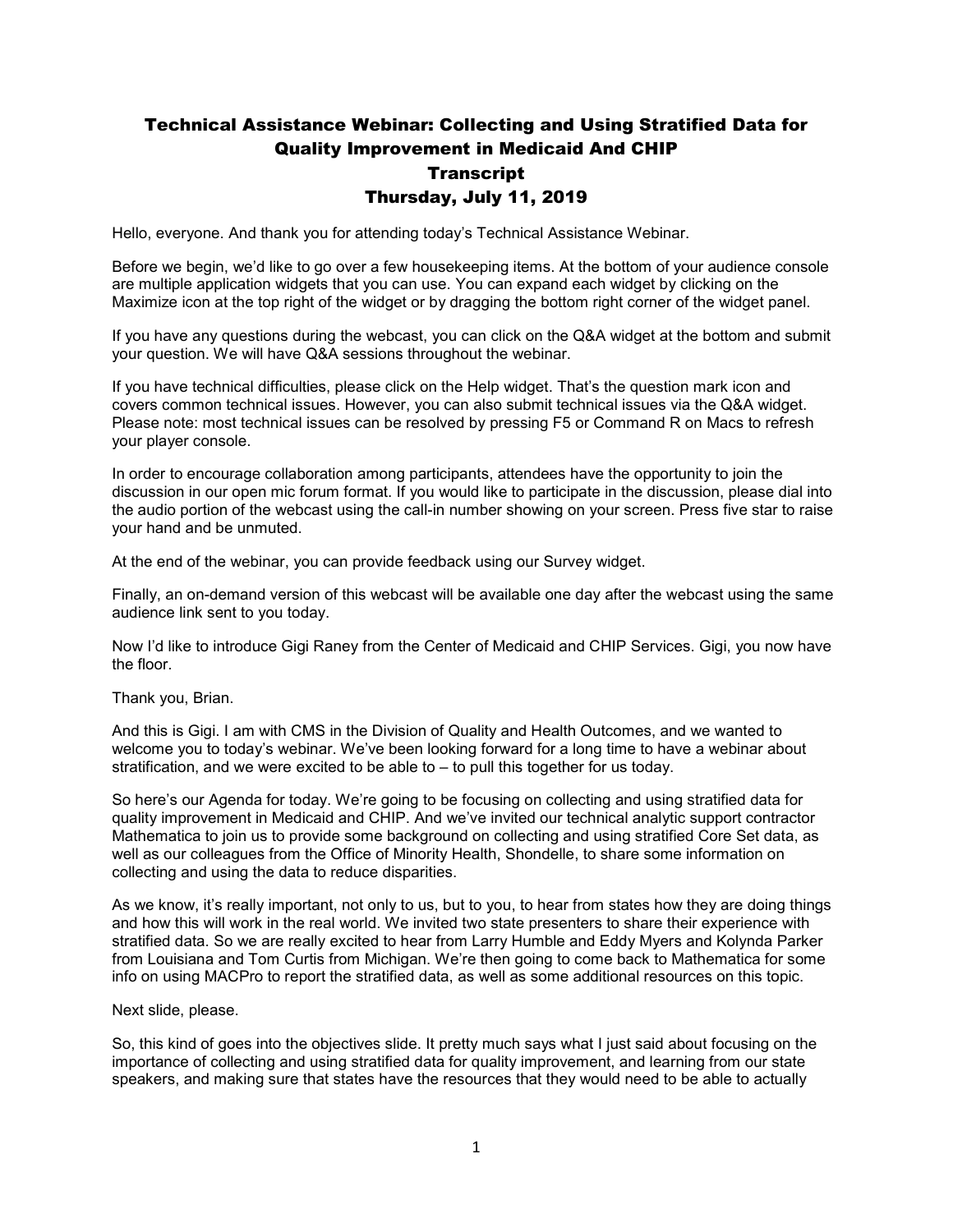stratify their data or be able to look at their data and see how they can improve it so that in the future they might be able to do this.

And now I'd like to turn it over to Alli Steiner with Mathematica.

All right. Thank you so much, Gigi. So, go to the next slide here.

And, again, my name is Alli Steiner. I work on the Technical Assistance Team for the Core Set project. And so just to get us warmed up today we're going to start with a poll to learn about states' experiences calculating and using stratified data. You should see some questions popping up on your screen in the event console.

And so, our first question is, "Does your state stratify Core Set measure rates by beneficiary characteristics such as race, ethnicity, geography." And, for this question, we're interested in knowing whether you calculate these rates regardless of whether or not you report them in MACPro.

So, take a moment to respond to that and then hit Submit.

Next slide, please.

All right. We'll just give a few more seconds. All right. And now I'll go to the result slide.

All right. So you can see about 38% of the people who responded say they do stratify Core Set measure rates. Twenty-seven percent said no. Some said they don't know. And then some said they're not – it's not applicable because they're not from a state agency.

All right.

And so, for the next question, for those who answered yes to the first question about stratifying Core Set measures, which stratification categories do you calculate? And for this one you can select more than one.

All right. So let's see the results.

All right. So it looks like race and/or ethnicity is the most commonly-reported stratification category. Sixtytwo percent of respondents selected that. Then followed by the next-most-common category is sex. Followed by urban/rural location. And then primary language. And then followed by disability status. So – actually if you can scroll down a little bit more. Oh, and then we also have eligibility group which is at  $-$  is at 38%. And then a number of people said Other or not applicable.

All right. So then we'll go to the next polling question.

So we're – we're interested in knowing what are the barriers to calculating stratified rates. So, this next question asks, "Which of the following are the greatest barriers to calculating stratified rates?" And, again, you can answer more than one – you can select more than one option.

All right. Let's see the results.

Okay, interesting. So, it looks like data quality is the number one barrier that states encounter for calculating stratified rates, so it sounds like – and that's closely followed by data availability. So, having high-quality data and having available data to calculate these rates, those are the two most common selected barriers, so that's helpful information to know. And then followed by staff time and budget, because we obviously understand it's a lot of effort to calculate these rates. And then followed by leadership priorities. And then a smaller number of people responded Other.

And if you said that you experience other barriers, we'd be interested in learning more about that in the post-event evaluation that will pop up at the end of the webinar. And so this evaluation will also give you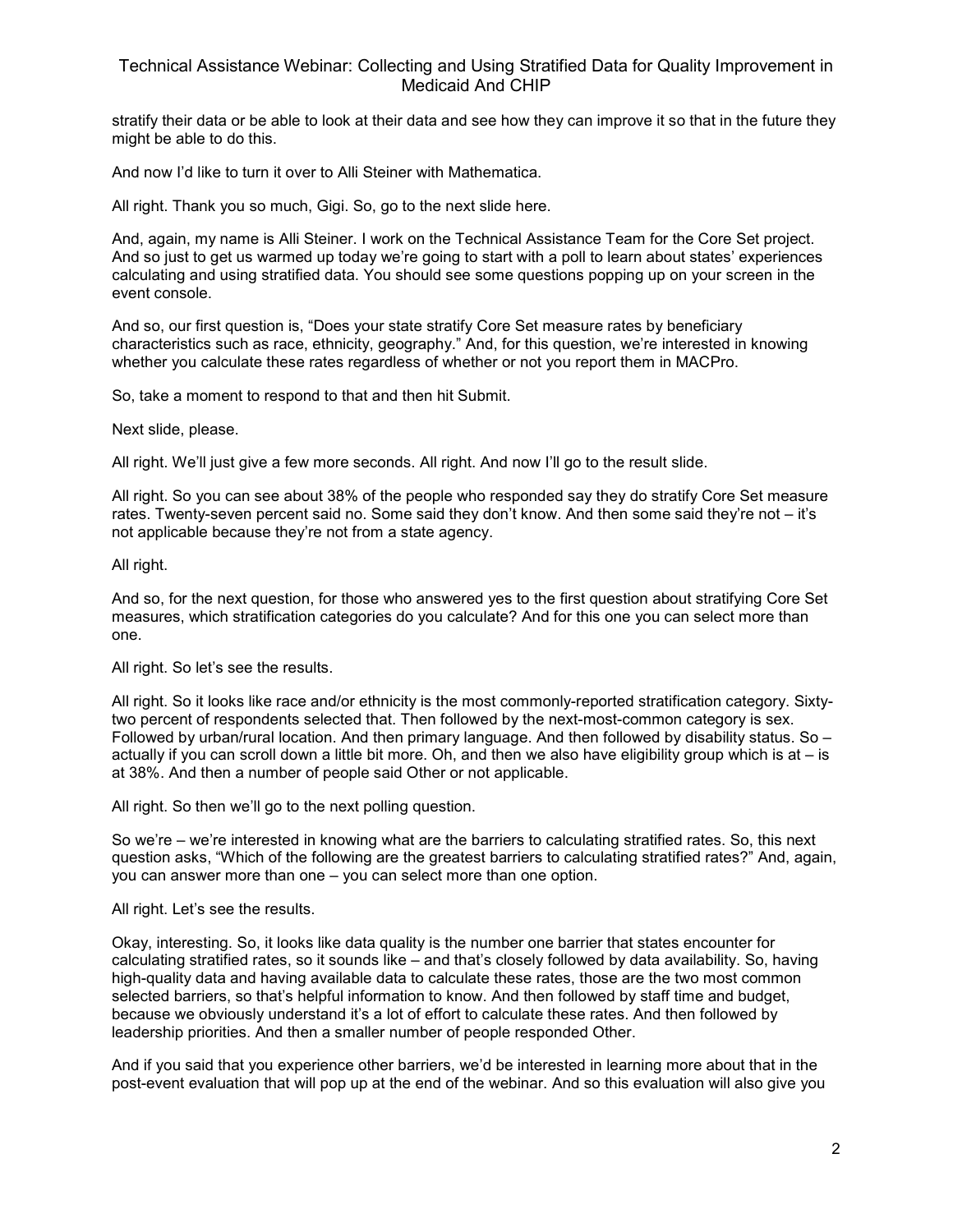the opportunity to tell us what kinds of technical assistance would be helpful to help address some of these barriers.

So, that was really helpful just to give us some context about who's on the call and what you've done so far for stratifying Core Set data. And now we'll head to the next slide.

So, over the next few slides we're going to talk about stratifying Core Set data and how it can help support your quality improvement efforts.

#### Next slide, please.

So, CMCS encourages states to stratify Child and Adult Core Set data by subpopulations. Aggregate state-level reporting is very important for measuring quality using the Core Set, but it can often mask differences between subpopulations or differences in different regions of your state. And so, information on variation in performance by beneficiary characteristics can be used to help tailor quality improvement efforts by beneficiary subgroups and help monitor progress in reducing disparities.

And so, currently in MACPro, states have the option to stratify each of the Core Set measures by race, ethnicity, sex, language, disability status, urban rural geography, and adult eligibility group, which is ACA expansion group.

#### Next slide, please.

This slide shows the status of state reporting of stratified data in MACPro for federal Fiscal Year 2017, which is the most recent publicly-available data. And as you can see, more states stratified Adult Core Set measures than Child Core Set measures. And the most frequent categories were race and ethnicity, which aligns with the poll that we did earlier in the webinar.

So of the 46 states that reported any Adult Core Set measures for FFY 2017, eight states reported one or more stratified rates.

And then for the Child Core Set, four out of the 50 states and D.C. reported stratified rates.

And so having stratified data for more states, more measures, and additional beneficiary characteristics could really help CMS and states plan and implement improvement activities that are targeted to subgroups with lower rates.

#### Next slide, please.

One of the first steps in using stratified data for quality improvement is to elect – is to select measures that target reducing disparities. So this includes considering the prevalence and magnitude of the disparity, the evidence of the association between the measure and the outcome of interest, and the actionability of the measure for quality improvement.

The National Quality Forum Disparities Committee identified several Core Set measures as examples of disparities-sensitive measures including those focused on blood pressure control, hemoglobin A1c control, treatment for alcohol and other drug abuse or dependence, and low birth weight.

And, again, these are just a few examples of measures that you might consider for these efforts.

And then once you have calculated stratified data, you can use it for quality improvement in a few different ways.

First, you can publicly report stratified data to increase awareness and accountability.

Second, you can develop quality improvement projects focused on disparities that rely on stratified data.

And third, you can tie performance incentives to reducing disparities.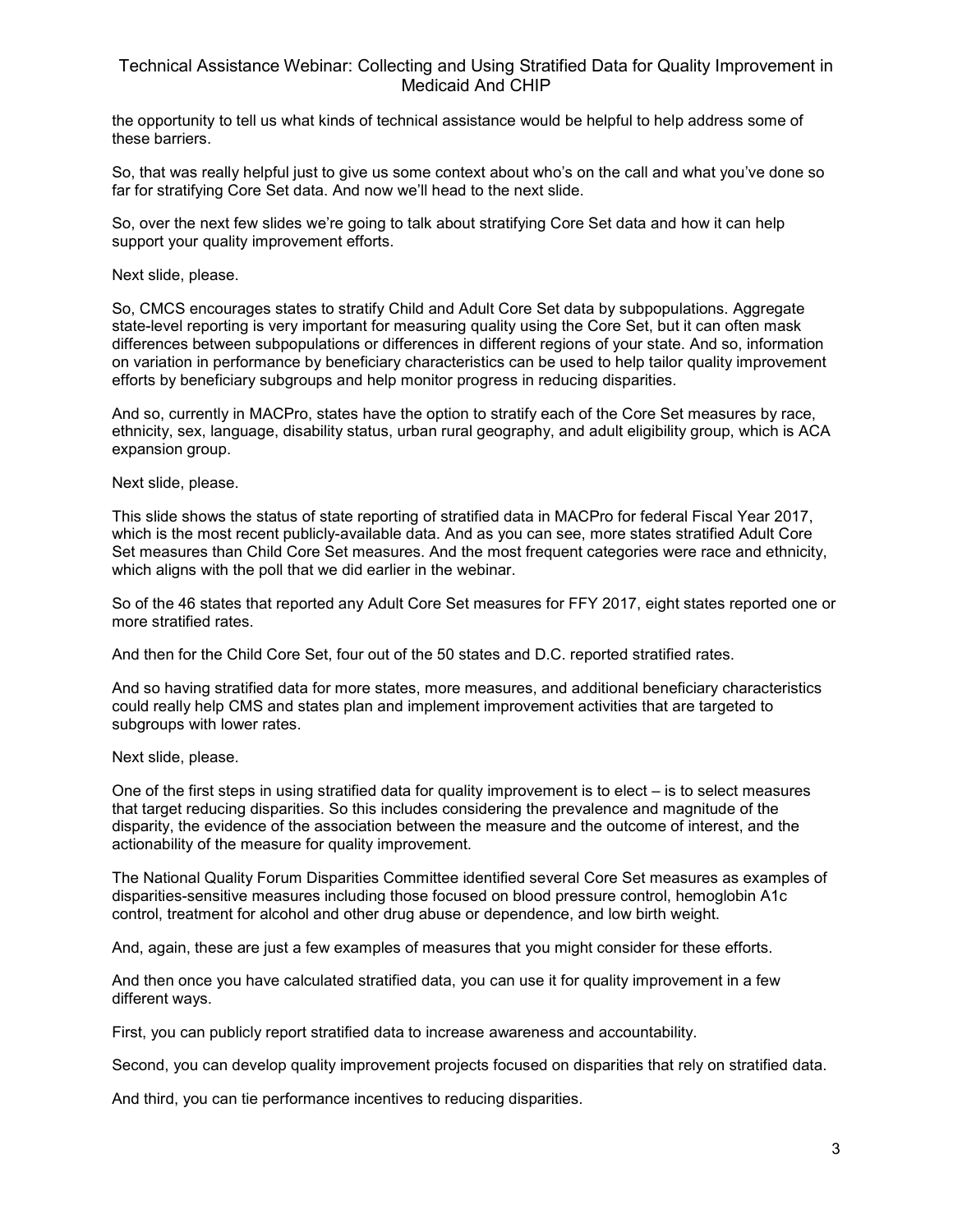## Next slide, please.

This slide shows a roadmap for promoting health equity. As you can see, the first step is to identify disparities, which really drives home the importance of stratifying performance improvement data to help identify where those disparities are.

## Next slide, please.

So now we'll pause briefly to see if anybody has a question before moving on. You can submit questions to the Chat box, or you can also press five star to raise your hand if you would like to speak out loud.

All right. Well, hearing that there are no questions, and there will be other opportunities later in the webinar as well, we're going to move on to the next slide, please, and I'm going to pass it over to Shondelle Wilson-Frederick who is at the CMS Office of Minority Health. So, Shondelle, you now have the floor.

Good afternoon for those of you who are on the west – east coast. And for those of you on the west coast, good morning. My name is Shondelle Wilson-Frederick, and I'm a statistician in the CMS Office of Minority Health. And I am very delighted to have this opportunity to share with you some of our recent findings from our five-year, now, stratified reporting program in the Office of Minority Health.

## Next slide.

So here at CMS we apply a three-prong framework which we have branded the USA framework. The U stands for increasing understanding and awareness of disparities. S, developing and disseminating solutions. And A, implementing sustainable actions.

We use these three methods in order to ensure that the voices of the various populations that we represent, including racial ethnic minorities, people with disabilities, those who live in rural communities, and sexual and gender minorities, that their voices are expressed in the various programs and initiatives that not only our office leads but that are developed and disseminated by the agency.

The vision of our office is to ensure that all CMS beneficiaries have achieved their highest level of health. And that disparities in healthcare quality and access have been eliminated.

## Next slide.

So, today most of the information I'm going to share is going to be based on the Medicare population. But, we can certainly envision, right, once our Medicare – the quality of our Medicaid data has improved, that these similar programs and projects could also be applied to Medicaid.

So let's just – let's go to the next slide.

Okay. So, in terms of understanding disparities. So, this is important because despite advances in – in health access and also in healthcare, even with increased spending, and we've seen improvements of quality, racial and ethnic minorities, they continue to fare worse and have worse health outcomes. So in order to better understand why there are disparities, it's important for us to collect data in a standardized and systematic way so that we can not only report on what we observe, but so that we can also monitor improvements.

So, by stratifying the data, it allows for us to identify disparities, but also target areas where we can make those improvements.

## Next slide.

So, in 2019, April 2019, we released our fifth national stratified report, and the red arrow there highlights directing you to a thumbnail on our website where you can access all of these reports. And in November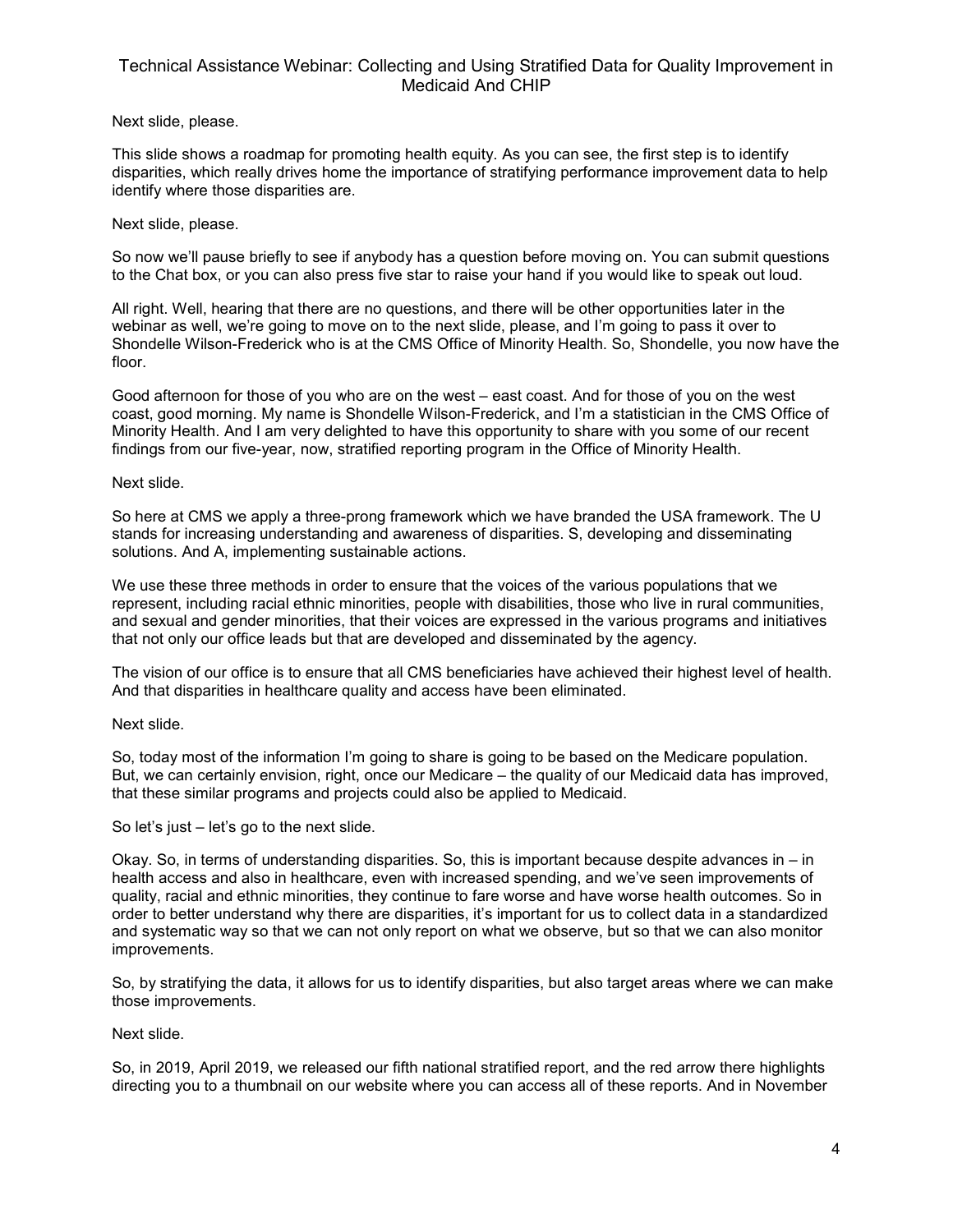2018, we released our first rural health report that stratified by rural and urban geography by race ethnicity.

For the national report on quality measures, we stratified by race ethnicity, gender, and we also examined quality measures stratified by race within gender groups.

So, over the years of producing these stratified reports, we continue to get positive feedback from health plans as well as from various other stakeholders, and so that's one of the reasons why we continue producing them.

Next slide.

So, this next slide here shows a screenshot of our 2019 report titled Racial, Ethnic and Gender Disparities in Health Care and Medicare Advantage. This report is comprised of two sources of data. The first reports on patient experience measures, and those data are derived from the 2016 and '17 Medicare Consumers Assessment of Health Care Providers and Systems. The acronym is CAHPS.

The second data source is also a long one, and this reports on clinical care measures, and it's called the HealthCare Effectiveness Data and Information Set, also known as HEDIS. So this report compares quality of care for women and men and looks at racial and ethnic differences in quality of care among women and men separately.

In addition to the national report, we also co-release data stratified by racial and ethnic groups at the contract level, so at the health plan level, for both the clinical care measures and the patient experience measures.

## Next slide.

So these are just some findings from the 2019 report. Hispanic women and men received worse clinical care than white women and men on 33% of measures reported. And reported worse experience with care on 29% of those measures.

For the majority of the clinical care measures examined, Asian and Pacific-islander beneficiaries received care that was either similar to or better than the care received by white beneficiaries.

Compared to white beneficiaries, American Indian or Alaska Native beneficiaries reported worse experience on getting appointments and care quickly. And similar experience on six other measures.

Black women received worse clinical care than white women on 42% of the measures and reported worse experiences with care on 29% of the measures.

One thing I wanted to mention is that one of the early slides, on slide 16, several of the measures that were shown as examples by the National Quality Forum were actually able to report on using these data sources. Namely, blood pressure control as well as treatment for alcohol and other drug abuse or dependence. But that wouldn't be possible, again, if race and ethnicity were not reported in a systematic way. And if we did not develop a standardized way in order to present the information.

#### Next slide.

So, this next slide here shows a screenshot – actually the next two slides show a screenshot – of the contract-level reporting. So this is even more granular than the national reports because in the national reports we're presenting an aggregate, so an overall average of all contracts that were able to report information. So by – so by showing the information at a more granular level, health plans, so you can think of states, could then go in and see how their state compares to other states based on a given quality measure. So the example here shows colorectal cancer screenings stratified by race and ethnicity. And that second gray row shows the average of all the contracts that were able to report on this measure by race and ethnicity. API is the acronym we use for Asian and Pacific-Islanders or Pacific Islanders.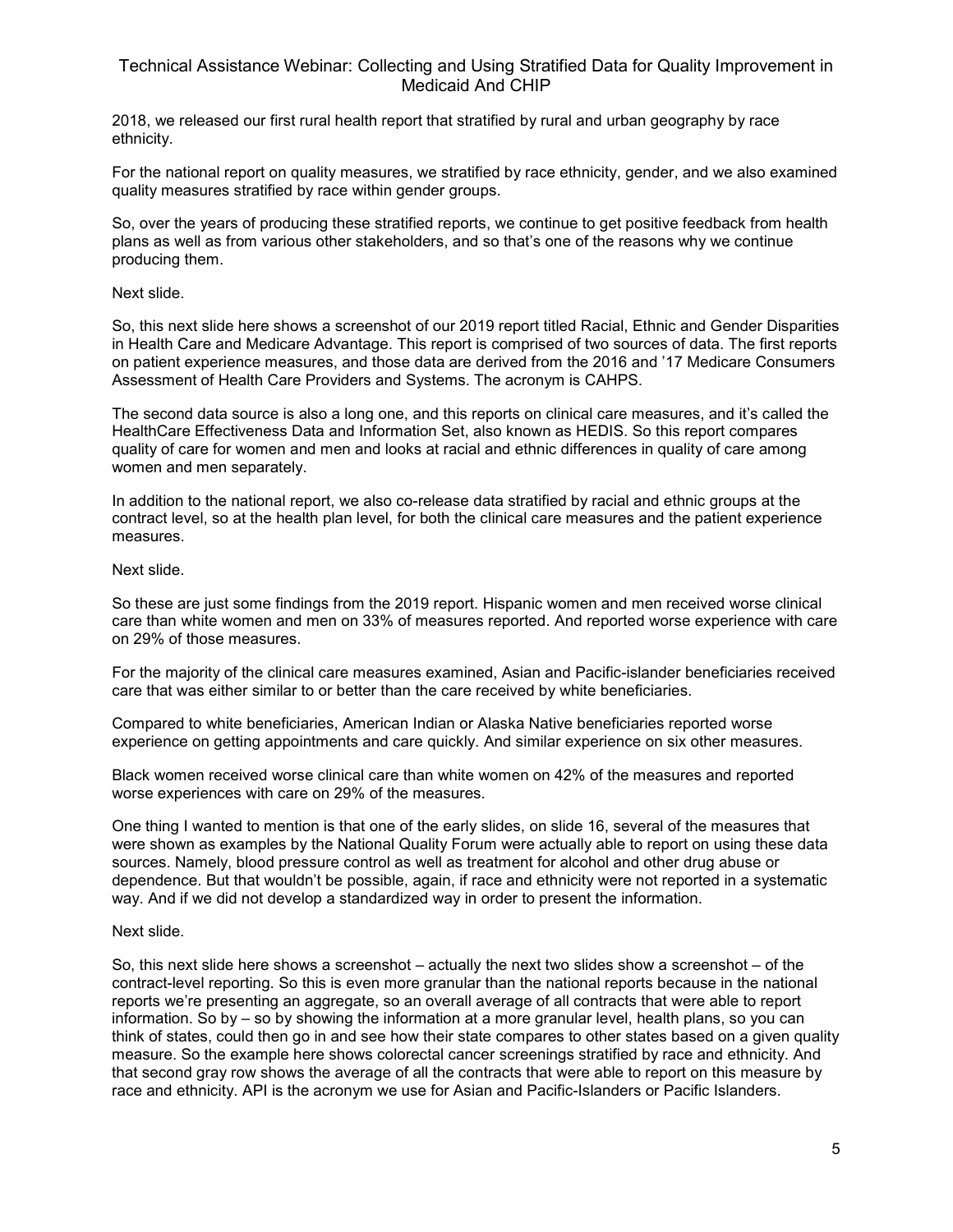And then the column to your left shows the H contract. And so, if you know the contract, for instance, for this example, if you know that Kaiser Foundation is contract 80524, we have our information set up in Excel where you can just filter or do a search for that specific contract.

But you can see when you compare to the average for all reported contracts that Kaiser fares pretty well across all racial and ethnic groups. And so that's one of the benefits of us showing the data in this more granular format.

And then for the next slide, we show patient experience measures similarly shown in a comparable format where that second row of gray information shows the average of all reported contracts, again stratified by race-ethnicity. And the quality measure that we're showing here is for – oh, I failed to include that. But this is for ability to get scheduled appointments quickly.

And, again, we can see, since this is stratified by state,that the state of California seems to compare, equally compare, to what we see for an average for all reported states.

Next slide.

So as I mentioned in the introduction, we released our first rural-urban disparities report in Medicare in 2018. And it used similar data to our race and ethnicity report.

#### Next slide.

So key takeaways from the 2018 rural-urban report include that both – oh, one key difference of this report than our race and ethnicity report is that the rural-urban report includes both Medicare Advantage and Fee-for Service. Those are two different types of Medicare. The race and ethnicity report only included Medicare Advantage.

So, in the rural-urban report, we see that both MA and Fee-for-Service beneficiaries living in rural areas had worse flu vaccination rates than MA and Fee-for-Service urban beneficiaries. MA beneficiaries living in rural areas received worse clinical care than MA beneficiaries living in urban areas for 54% of the measures, so more than half of the measures.

Rural-urban patient experiences among MA beneficiaries enrolled by race ethnicity included that ruralurban whites reported similar experiences with care. Rural blacks reported experiences with care that were often worse than urban blacks. And that rural Hispanics reported better experiences with getting needed care and doctor communications than urban Hispanics.

So, since we have information on geography, we're able to use that to now look at another dimension of health disparities that otherwise wouldn't be available if we weren't collecting this information in a standardized way.

#### Next slide.

So, finally, we're able to take this information, understanding disparities, developing solutions, and then – and now develop solutions. So the next series of slides are going to go over some materials that our office has led the development of to help states – to help health plans in order to improve data collection. And also just advance equity among Medicare and Medicaid beneficiaries.

#### Next slide.

So this slide shows different infographics highlighting the six priority areas of our CMS Equity Plan for Improving Medicare. This plan was released several years ago, and it remains to be not only a foundation for our agency and how we address health disparities, but also it is the blueprint for all the work that we do in the CMS Office of Minority Health.

I'd like to highlight priority one which focuses on increasing understanding and awareness of the value of collecting and analyzing standardized patient data. It also focuses on developing solutions and tools for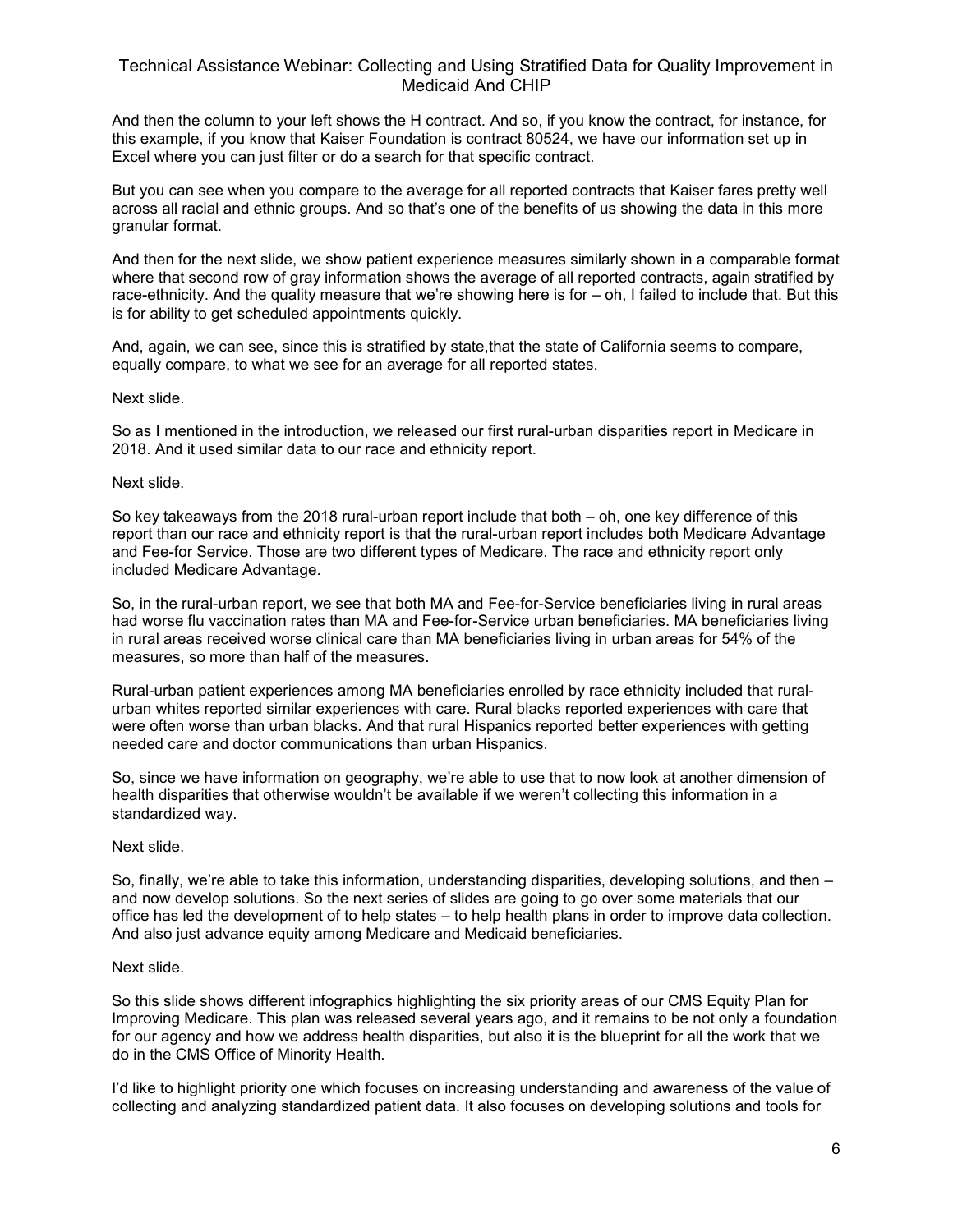stakeholders to collect and analyze local data and pinpoint needs and health disparities in their community.

All six of these priorities include not only Medicare beneficiaries but those who are dually-eligible for Medicaid. Our office does quite a bit of work in collaborating with our Duals office, and we wanted to make sure that this equity plan for Medicare encompassed that population as well.

#### Next slide.

So one of the first products of the equity plan was the Mapping Medicare Disparities tool. The main source of data for the MMD tool comes from the 2012 through 2017 CMS administrative claims data for Medicare beneficiaries enrolled in the Fee-for-Service Medicare program. We also include information on beneficiaries who are dually eligible for both Medicare and Medicaid.

With the MMD tool, it's possible to perform geographic comparisons at the state, county level, rural versus urban, as well as the national level. And so the next slide actually shows a screenshot from an analyses I ran on the Dual population. And this figure shows that, based on the Arizona statewide prevalence of pneumococcal vaccination in 2017, that eight percent of whites versus 11% of American Indian or Alaska Native dual beneficiaries were vaccinated. Therefore, a higher percentage of AIANs than white duals were vaccinated in the state of Arizona in 2017.

So this could be used by state health plans to perhaps do more targeted interventions for specific populations in their state. A state can then go in – so I could have also gone into Arizona and looked at the county level to see which counties may fare better than other counties to even have more targeted interventions or just more targeted focus or programs in order to improve vaccination rates in those respective counties.

But one thing I do want to highlight on this screenshot is underneath the text at the top of the map you see like three blue squares. One of them says Trend View. Another State Profile View. And the third National Profile View. And so, on the next slide I show examples of the Trend View and the State Profile View. For the Trend View, you're able to see data points for each year from 2012 to 2017 based on the Medicare Fee-for-Service administrative data. So you can actually monitor and track disparities with this tool and monitor improvements.

And then on the right side you see information at the state level. So for – this is statewide in Arizona over multiple years. And this data comes from the American Community Survey which is led by the U.S. Census Bureau.

So all of this information is embedded into the Mapping Medicare Disparities tool. There's no need for you to go to the Census Bureau to get the data. We already have it embedded in the tool for you to use.

#### Next slide.

So now after developing solutions, we can actually implement action. And here is actually where we've done quite a bit of work in developing tools for our stakeholders to use. Also tools that we shared across the agency.

The next slide highlights CMS-proposed rules that we've been involved in with other parts of the agency around collecting data on social determinants of health. And examples of those measures that we proposed in these three bulleted items that you see on the slide are actually shown on the next slide.

And so there are seven items that we have proposed to be collected by post-acute care on the post-acute surveys in all post-acute care settings. Race-ethnicity. Preferred language. Interpreter services. Health literacy. Transportation. As well as social isolation.

On the next slide we show one of the products that we've developed as part of our building an organizational response to health disparities initiatives. This was actually one of the first products from that initiative, and it's a compendium of resources for standardized demographic and language data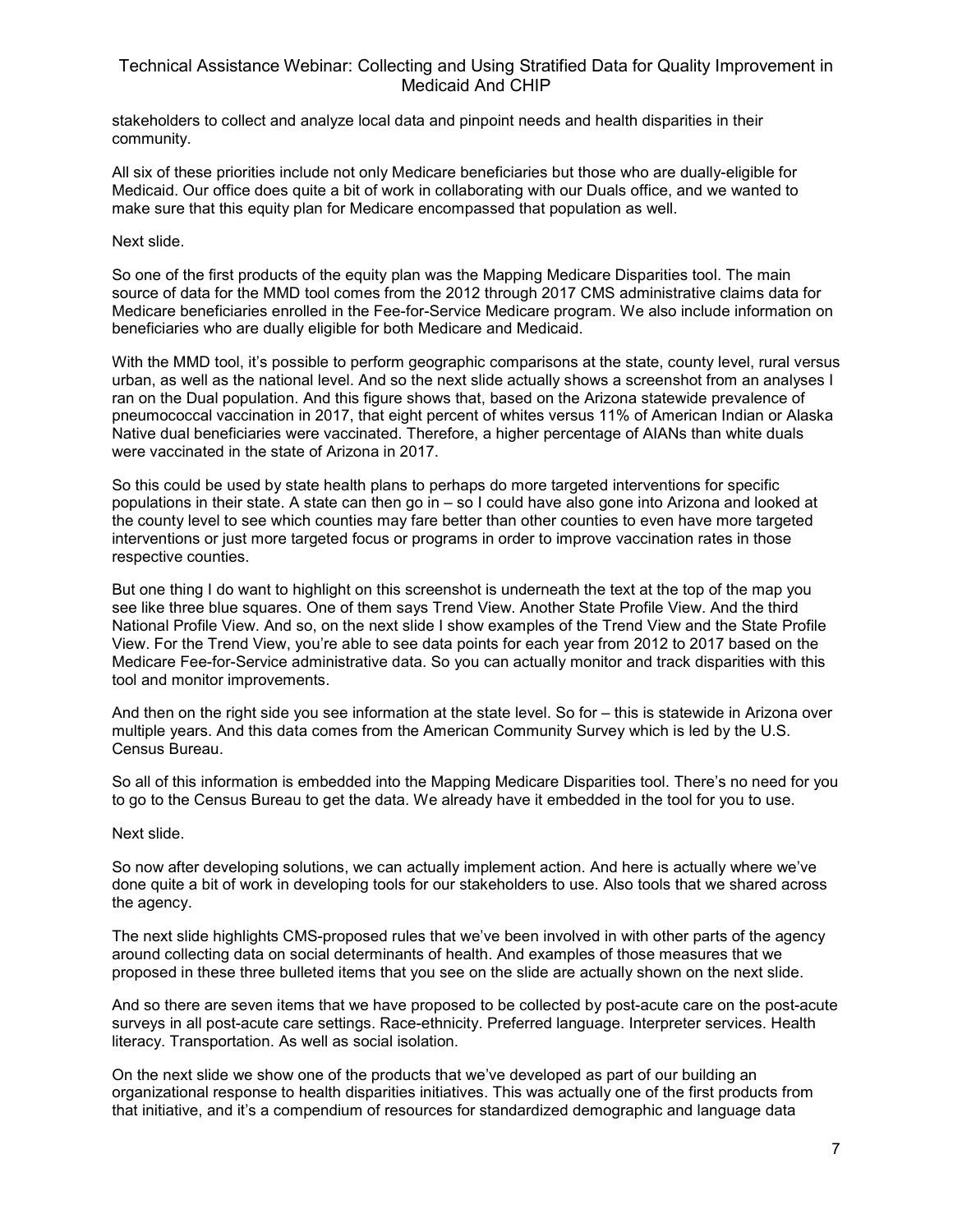collection. This compendium is a very useful resource. It includes information on the minimum required HHS standards for collecting race-ethnicity, sex, and disability information. We also include guidelines for collecting data on disability. And we frequently keep it updated, so it's not one of these items that we post to our website and it just stays there and the information isn't current. We keep it current. We update it a – a couple of times a year. And it includes active hyperlinks so that you don't have to search for the information. It's kind of like a one shot – one-stop shop of information on collecting these various disparities demographic information.

The next slide highlights a very valuable resource. So we – our office – the Office of Minority Health – we actually offer technical assistance to health plans, to states, to other stakeholders on collecting real data, race-ethnicity, language, disability data. And so if any of you are interested in how you could strengthen your data collection, improve the capacity of your team to collect this information, I encourage you to reach out to us at the HealthEquityTA email box that's shown at the bottom of the slide. We can help you with developing disparities impact statements in order to get the support of your organization to collect this information. As well as direct you to various tools and resources so you don't have to reinvent the wheel to develop different assessments in order to collect this information.

And then we can go to the next slide, which I think is the final slide,that just includes my contact information, the website for the Office of Minority Health, as well as the email box to receive health equity technical assistance.

Thank you, so much, Shondelle. I didn't see any questions.

Great, so we can go to the next slide. We're going to have another opportunity for questions. And I just wanted to remind everybody that the slides are available in the Resources widget, so all of those really great resources that Shondelle just pointed out, you can access the links to them in the slides.

And so, we do have a couple of questions that have come in through the Chat box. The first question it says, "Is it true that CMS will release a guidance on core measure criteria for the required 2024 Adult and Child Measures mission? For example, if hybrid measures are required, if stratified measures are required, which core measures should be submitted? Thank you." So, I think I'll turn it over to the CMCS colleagues to answer that question.

Thank you. And this is Gigi speaking. Yes, CMCS is in the process of developing a rule which we will be putting out for comment probably in the next year or two to address any questions or concerns that might be raised about the mandatory reporting. For those that aren't familiar with the change, currently reporting of the Adult and Child Core Sets is voluntary for states. And we know that – we definitely appreciate all of the hard work that states have put in to reporting the measures on this voluntary basis. And we'll still actually really appreciate it when it's mandatory as well. But with the Balanced Budget Act of 2018 and the Support Act of 2018, reporting of both the Child Core Set measures and the behavioral health measures on the Adult Core Set becomes mandatory starting in 2024. So, we are working on that rule right now. We'll be putting out guidance and definitely be open to comments for that.

We – we know that states are very curious about what is this going to mean. So far what we have clarified is that mandatory means all measures are expected to be reported, and that we – we will be working with states so that they can report the measures on the entire population of Medicaid and CHIP beneficiaries in their states. So, all of the beneficiaries on all of the measures that are on the Core Sets.

So, thank you very much for the question.

All right. Thank you, Gigi.

And we have one more question, and I think it would be best directed at Shondelle. The question is, "I believe you mentioned Medicare or Medicaid. Can we use these tools for a CHIP population?"

Sure. So the tool – I'm – I'm guessing that you're talking about the compendium that I referenced in terms of the different resources on collecting race-ethnicity, disability, or language information? Is that what's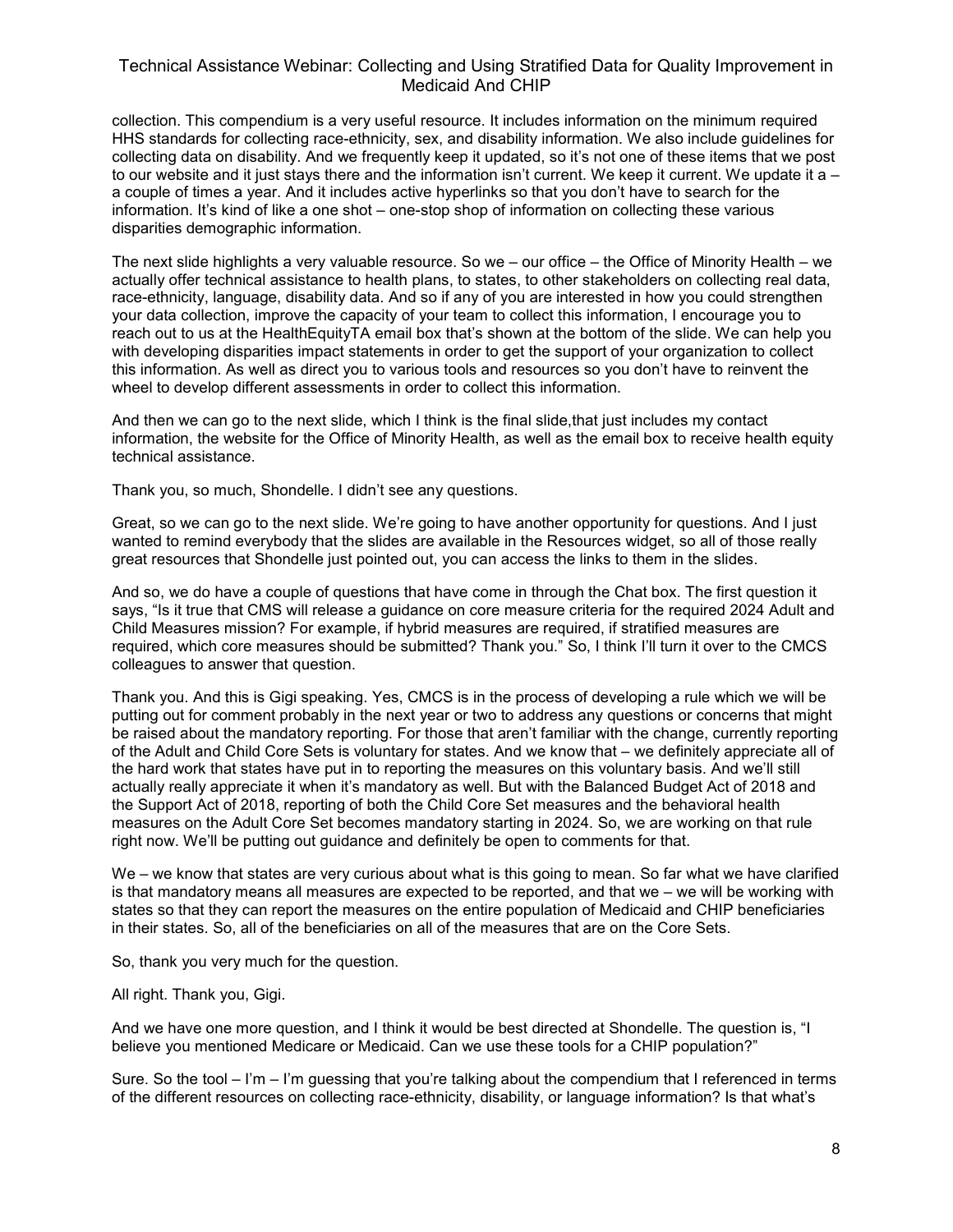being referenced in terms of tools? Or in terms of just stratifying quality measures by race and ethnicity and gender?

I – it was a Chat message, so I believe it was the former, the tools that you shared during the presentation.

Yes, yes. They could be used for collecting information on children, yes, most definitely. And if they want to follow up with me with a more specific question, they can. Whoever asked the question.

All right.

And I think one of the things that Shondelle highlighted in her presentation was that all of these materials have been developed and reports that they've run in Medicare are things that we look forward to being able to do with Medicaid as well once we have that data available. But we know that there is – there is some commonality across states with the different disparities that people see across race, ethnicity, and gender in these measures. So, just because we see it happening in the Medicare population doesn't mean that that's not – the same thing isn't happening in your Medicaid population.

Right. Right. And you can – I mean, to do like a quick data run, I encourage you to use the Mapping Medicare Disparities tool and run an analysis just focused on the Dual population. That may also provide some insight on what may be going on in Medicaid.

All right. Thank you. Well, we don't have any questions. Again, we'll have two more opportunities for questions, so I think we'll keep moving. If you could go to the next slide, please.

So, we're really excited to have representatives from two states here with us today. We're going to hear from Larry Humble and Eddy Myers from Louisiana, and we'll hear from Tom Curtis from Michigan. And so we thought it was really important to bring the state perspective into the presentation and learn about what they've done, and what challenges they've experienced, and what best practices they've – they've encountered along the way. So, we'll go to the next slide, and then we'll pass it over to Larry and Eddie to start us off.

Thank you, Alli, and greetings from Louisiana. My name is Larry Humble. Eddy Myers and I are with the Office of Outcomes Research at the University of Louisiana at Monroe. We are business associates of Louisiana Medicaid and support the work of the Quality and Innovation Section through an interagency contract. We appreciate the opportunity to provide our perspective related to our team's experience on the CMS core measures. Eddy will provide details of our work with Louisiana Medicaid on stratified reporting of the core measures. Additionally, we will provide insight on stratified reporting of a Louisianadefined maternal child quality measure. Stratified reporting of this measure has been key to the success of performance improvement initiatives resulting in increased access with 17P.

Thank you, again, for the opportunity, and Eddy.

Good afternoon. This is Eddy Myers here at the University of Louisiana at Monroe. And just a little background about Louisiana's motivation for reporting stratified core set data.

Initially we began reporting stratified data for three measures for the CMS Adult Quality Grant in 2014. And we originally stratified data by race, ethnicity, gender, and geography with urban and rural breakdowns. And after that initial year, the Louisiana Department of Health Quality leadership was interested in expanding that and – and asked us to, you know, each year try to increase the number of measures that we calculated and reported, you know, based on stratifications as much as feasible. So, we currently stratify a majority of the administrative measures that we report. And we stratify them by gender, race, ethnicity, disability, and geography. And, again, that's broken out as urban versus rural.

And a little bit about how we use stratified data for quality improvement. The state is able to review the stratified data and consider whether further analysis or act – action is warranted. And two examples of how Louisiana uses stratified data are with the HEDIS ambulatory ED visits measure. And with – the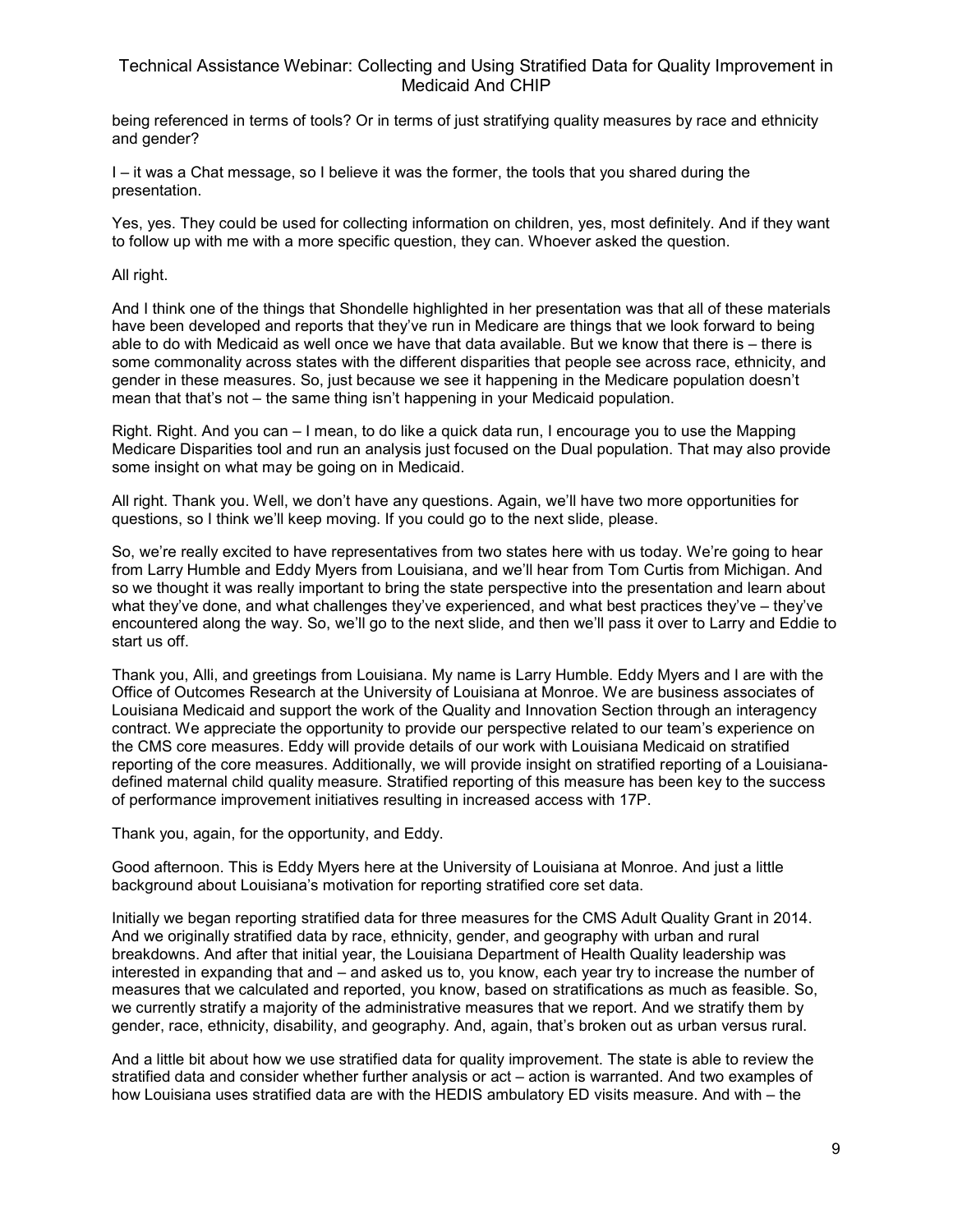other one is what Larry alluded to, there's a state-specific 17P initiation of progesterone measure. And so those are the two areas that – that there's been recent focus on, looking at stratified data.

And so, first about the ambulatory ED visits measure data, we stratify it by urban-rural, by region, parish, zip code, age group, etc. And, you know, some of these breakdowns are beyond what is normally done for the Adult, or CHIPRA, in this case, Core Set reporting. But we were looking at breakdowns that the state was interested in as part of an effort to identify potential issues and solutions relating to emergency department utilization.

And then for the state-specific 17P initiation of progesterone for pre-term birth prevention measure, the state has reviewed data stratified by age group, race, ethnicity, geography, rural-urban, and region. And when looking at the region analysis, the state requested a drill down to the provider level to be used to create a outlier report for provider outreach and education.

And so that's just a little bit about how Louisiana has used stratified data for quality improvement.

And moving on, we'll look at some of the successes and challenges in calculating and reporting stratified data.

And so first successes. We've been able to successfully collect data needed for stratifications from our eligibility files and Louisiana Medicaid's data warehouse. And we created a standardized Excel template for collecting the data. And we utilize a standardized programming code that links the denominator and numerator files for each measure to the state's eligibility data to stratify the final results for each measure. And so that helps make the process more efficient is, you know, we have a – kind of an Excel template that we put the results in, so for each measure, the stratifications, you know, look the same and so you're able to – we're able to use those. Those are the – that's what we use to key the data in to MACPro from. And then also having kind of a standardized set of – of programming code helps to make it efficient for doing the stratifications for each measure because once we, you know, have that established, we can apply it to new measures.

And then looking at some of the challenges we face, there's certain stratifications that aren't available in our data. For example, primary spoken language is not in the data warehouse. And then also for race, we do have some members that, you know, have a race value of Other, or Unknown, or Undeclared. So, you know, that does not align with MACPro stratification values. And then in our data we don't have a separate ethnicity field, so the way we handle that is we use the race field values for Hispanic versus all other values – race values to stratify by ethnicity.

And then also urban-rural classification is based on the member's parish in Louisiana, which, you know, relates to counties, you know, in other states. And that can change over time as the member moves. So we use the parish as of the anchor month of whichever measure we are stratifying or, you know, if the measure didn't specify an anchor month, we use the last month of eligibility according to the measure criteria to determine whether a person is urban or rural. But, you know, just something to keep in mind is that determination is at a point in time, and that may not truly match up with where a person was when they received, you know, a particular service. So, those are just some challenges or – or just things to consider when calculating the stratified rate.

And then also looking at reporting stratified rates in MACPro. We don't report measures that have small denominator populations or very small numerators. Some examples are chart review measures or the prevention quality indicator measures such as diabetes, short-term complications, or congestive heart failure because we – we don't do stratifications on those because the resulting subpopulations, you know, may be too small, and therefore the results wouldn't necessarily be able to be reliably interpreted.

And then probably the biggest challenge that, you know, we've encountered with reporting stratifications is just the amount of – of labor and time in entering the data. Because, you know, when you break out these measures by these various stratifications, you end up with a lot of data. And especially when you have measures that have multiple numerators like, for example, childhood immunization status has 19 different numerators, you know, you end up with a lot of data to be keyed in. And so, you know, a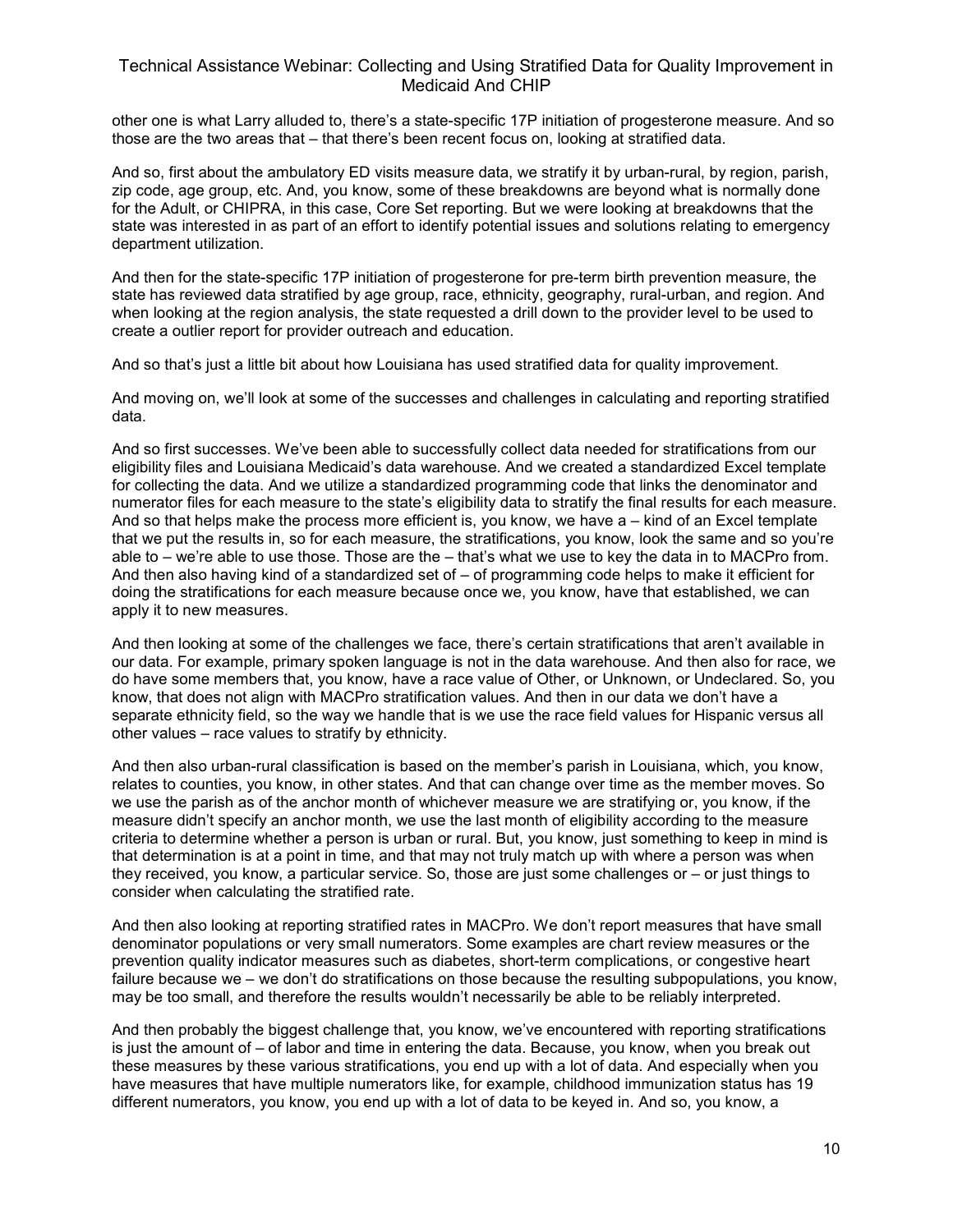suggestion we would have there is, on measures like that, you know, it may be most beneficial to at least initially, you know, report stratified data at, you know, maybe the combination two, or three, or whichever is of most interest to the state, you know. Just stratify at a higher level there than trying to attempt to do it by every single, you know, individual numerator.

And – and so, I guess a suggestion we would have there, you know, that might help that is if there were some way developed that the states could upload the stratifications as – in a, you know, like as an Excel attachment or, you know, some other type of form that could be simply attached and uploaded, that could make it, you know, a lot easier from a data entry standpoint and could make it more feasible for states to report more measures.

And then, finally, just the best practices that we've – would like to highlight is they could recommend establishing a standardized template for collecting the stratified data results for each measure. And we also recommend utilizing standardized programming code to stratify the numerator and denominator populations for each measure.

So, so that – that's kind of what we would like to cover, and – and we turn it back over – over to you.

Great. Well, thank you so much. And we already have a few questions for you, but I think we will hear from Michigan, and then we will take questions from everyone at the end and that way we can have both Louisiana and Michigan respond to the questions. So, thank you. That was very interesting. We'll turn it over to Tom now.

Great. Thank you, Alli. My name is Tom Curtis. I'm the Manager of the Quality Improvement Program Development Section in the Managed Care Plan Division in Michigan. And part of what our area does is oversees the quality performance for our 11 Medicaid health plans here in Michigan. Roughly two million beneficiaries.

Our stratification efforts – I guess I'll start the story – was back in about 2010 when the Department really recognized that there is a difference in how quality of care is provided and received based on raceethnicity in our state for our Medicaid population. And we, at that time, did not have the data warehouse capabilities to really start looking at it from that perspective. So – so our stratification really started in collaboration with our Medicaid health plans, asking them to stratify their HEDIS-audited data by raceethnicity and reporting those numerator-denominator stratifications to us. We started with, I think, 13 HEDIS measures. And began doing two calculations with the data that the health plans were providing us.

One of them is the Index of Disparities calculation. And this was comparing every subpopulation, racialethnic subpopulation, to the overall health plan rate and sort of absolute valuing all of those differences into a single index, if you will.

The second calculation that we conducted on these data were a pair-wise comparison. And we focused on the African-American and the Hispanic and comparing each one of those racial-ethnic groups to the white reference population. And we still do those pair-wise and the Index of Disparities calculations. And the reason we focus on the white reference population is because we are looking at systemic differences, systemic injustices, that different populations experience in relation to the white population here in Michigan in the Medicaid program.

We have been publishing that report since 2011, I believe, or 2012. And we're hoping that maybe Gigi or Alli or Brian can help us send out the link to all of our reports after this webinar to give everybody a sense of how all of these quality measure rate performances stratified by race-ethnicity have trended over time.

What – one thing that came out of that project was using the outcomes, because this is Medicaid health plan HEDIS-audited data, using the outcomes of these calculations to really look at how to leverage some of our incentives to pursue reductions in inequities based on race and quality measurement.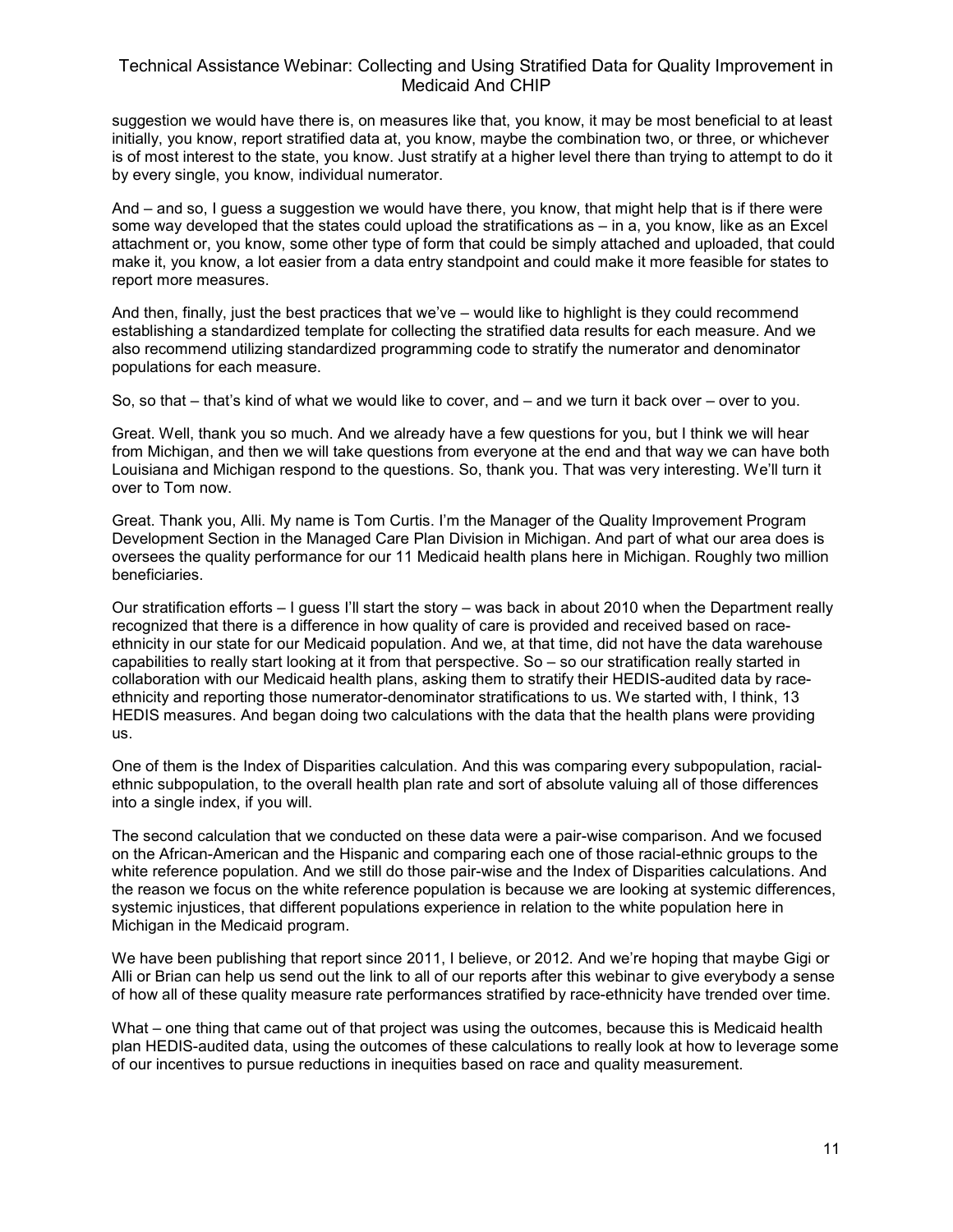So the first sort of foray into that was a chlamydia screening project. What we found was women in our Medicaid program were receiving chlamydia screening services at a disproportionate rate. And in this case, the African-American women around 15 percentage points higher than white women in Medicaid.

So we really – we required all of our health plans, I think in 2014, starting in 2014, to reduce the – the racial disparity for that measure in their – in their population.

Sort of parallel to the Medicaid Health Equity Report and this P-for-P program that I just described, we received a – an Adult Medicaid Quality Grant back, I think, in 2012. And this funding – from CMS. This funding was used to develop the capacity here in the Department to begin querying our Medicaid data warehouse, to begin stratifying by race-ethnicity, and focusing in, actually, on some of the CMS Core Set measures. So we did get some assistance from CMS in developing this capacity and really starting to look at the data in our warehouse which allowed us to also start comparing what we were getting out of our warehouse with what we were seeing in the Medicaid health plans' HEDIS-audited rates.

Moving on to about 2012, we developed the capacity using the symmetry HEDIS rules engine. We developed the capacity to begin querying our own warehouse using HEDIS-specified measurements, on a quarterly basis, about 400 measures every quarter. Actually this includes HEDIS, Core Set, PQIs, a large number of measures, every quarter are ran out of our warehouse using our encounter data and are automatically stratified by region and by race-ethnicity, and reported to the Department. And by health plan.

We have, about the last 18 to 20 months, been using these rates generated out of our warehouse and actually pulling member-level data for some of the key measures, and working collaboratively with all of our 11 Medicaid health plans to validate the rates that we pull out of our system with the rates that they pull out of their systems. This has been a very important effort that I hope some – some of the folks on the webinar understand what this has allowed us to do. We – it's resulted in us making some – some tweaks to our own system because we need to try to match one system with 11 different systems. But it's also identified some issues on some of the health plan sides as it relates to maybe their queries that they were running, etc. But once we identified the discrepancies and – and came within about a percentage point or less, depending on the measure, with what we pull out of the system and what they pull out, this has allowed us to really look at stratified quality improvement needs and – and add measures pulled out of our warehouse and performance rates pulled out of our warehouse to our capitation with both programs, and even our quality-based auto assignment algorithm. So we can now look at health plan performance, for example, by region and influence auto assignments scores based on how they perform in those specific regions.

I think the last thing I wanted to say here is this has really started to come together in one of our most recent projects focused on low birth weight. So we did start reporting the low birth weight measure as part of Core Set reporting. We've also been generating – started to generate the low birth weight outcomes out of our data warehouse. And we've started to look at regional differences in low birthweight outcomes. And even differences by race-ethnicity in the different regions. And what we have found is there are roughly five regions in our state where the rate for African-American women and babies in the Medicaid population is about 14% for low birth weight outcomes. In those same regions, white women and babies, the rate is about seven percent. So we have been working with our health plans and essentially requiring designating specific health plans to work in specific regions, and to work together, to address the regional disparity that the Medicaid population is experiencing.

So this is a shift for – for us in – in trying to move a bit away from health plan-specific performance rates and rewarding improvement in health plan specific rates and asking them all to work together to – to move the needle at a regional level, at a – at a geographic or a population-based level.

So we have just started that project. Probably a lot more to report later on with that, but wanted to give everybody a sense of how we're – how we're trying to use stratification to identify racial disparities to incentivize health plans to improve on – to reduce racial disparities in their own population. And even looking for ways to incentivize health plans to work together to reduce racial disparities and address social determinants at a broader population health level.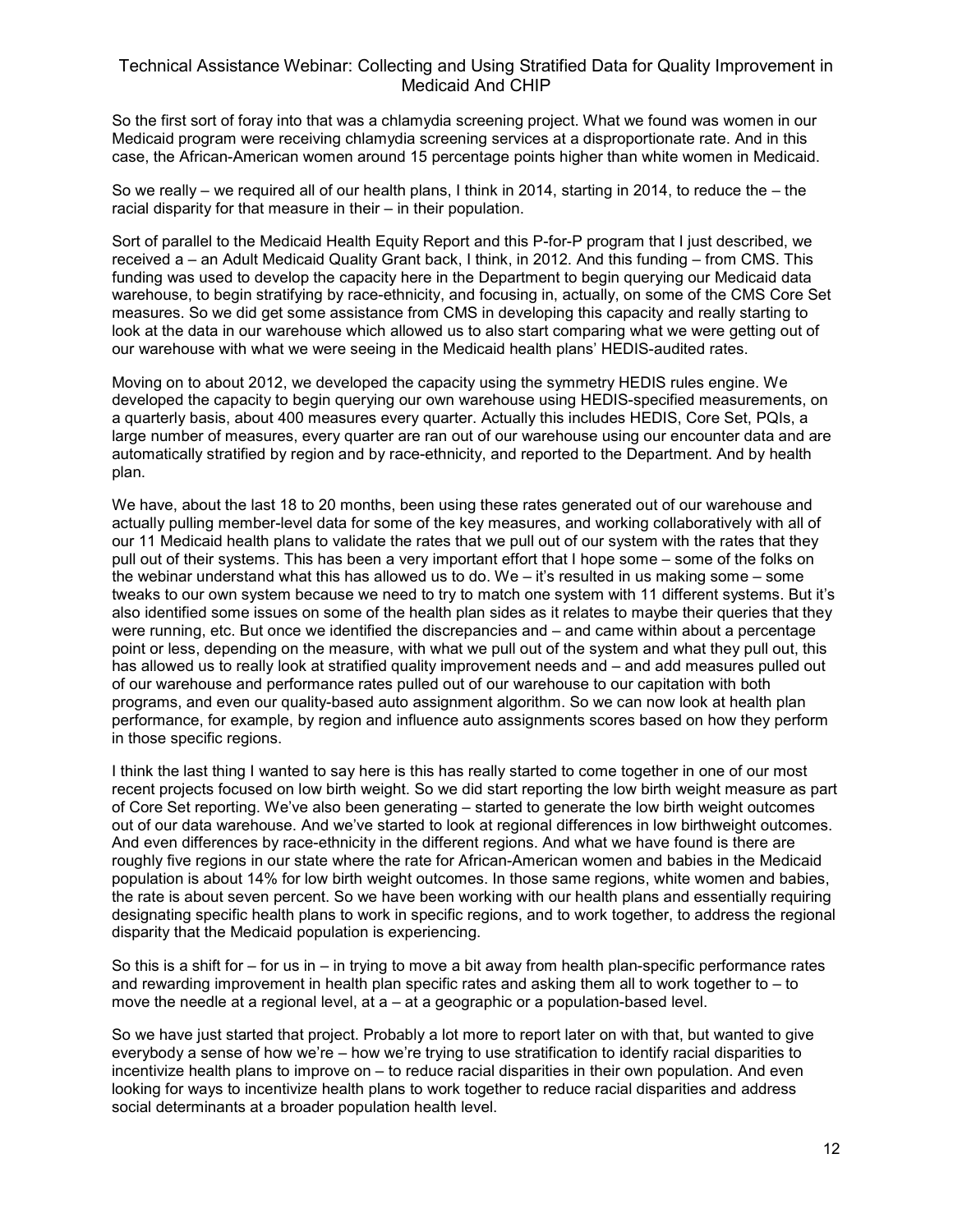All right. Thank you very much, Tom. That was very interesting. Really liked that last example of what you're doing with the low birth weight measure.

So one of the first questions that we received was actually about disseminating the materials that both you and the Louisiana team had mentioned. So, if there are materials that – the materials – the reports that you mentioned in your presentations that you would be able to send to the Mathematica team, we can absolutely work on a way to make those available for others to see.

So we had one question. I think we can open it up to both states. So, somebody asked regarding data quality for stratifications: "Did the state have any issues with data quality accuracy, and if so, how did  $$ how did you improve it?" So maybe we'll start with Louisiana for that question and then open it up to Michigan.

We – we don't have any major challenges there because the data that we use in the Medicaid data warehouse, it has already gone through a, you know, data cleaning process, and there, you know, there are rules and criteria for the data, you know, how the data is entered and populated by the fiscal intermediary. And they collect the data from, you know, from the plans, and from Fee-for-Service Medicaid, and, you know, make sure that it is standardized. And so the data is – is actually fairly clean. Now, you know, there are some caveats to that, like, as I mentioned, with, you know, race, you know, is  $$ it's not always populated. You know, we have, you know, some members show up with a value of, you know, like not populated or not declared. But, you know, that's not – that's definitely, you know, a minority of the cases there. So, you know, in general, we don't experience too many issues in our system with data quality.

And so just one follow-up question to that. Is the race data – is that collected by self-report?

It is collected through the, you know, Medicaid eligibility process, and so I would assume that it's probably, you know, self-reported at the time of enrollment in Medicaid.

Okay. And then how about Michigan? Do you have anything to say related to data quality and accuracy?

I guess I'll add that our race-ethnicity is also collected at time of enrollment. It is an optional field. But we are seeing year-over-year about 85% completion on that optional question. So, we do have a high – high percentage of folks who answer – tell us what race they are.

The other thing I'll note here is the validation effort with our health plans has really  $-$  so, the encounter data in our warehouse has already been adjudicated and cleaned and processed. And we also identify query – any querying issues or coding issues when we do the validation process with our health plans. And the other thing we find is when we pull these measures, and even when we stratify by race-ethnicity, typically the number of folks are – are enough to assure us that the performance race – the rate stratified by subpopulations of race – are likely representative of the quality of care that subpopulations in those races are experiencing so that the denominators are significantly high so we can be assured that even if not everybody was answering the optional question, we still have enough folks that we're measuring to – to be certain that that is a representative of quality of care that folks in – in – as a member of that race are receiving.

Okay. Thank you. And we received another question. It's pretty similar, so I'll just read it and then you can let us know if you have any additional comments. But it says, "In my state, race and ethnicity come from our eligibility system. They are mandatory fields. Our concern is that processing applications the fields are coded incorrectly, especially from paper and electronic applications if the applicant doesn't answer or the worker enters it incorrectly. Is this an issue that Louisiana and Michigan experience, and if so, how is it addressed?" So I guess just say if you have any additional context on that.

We – we don't really have any, you know, additional information. I mean, yes, you know, if, you know, if there is a – a data entry error, or, you know, if the – the member, you know, reports, you know, the race incorrectly, then, you know, you know, yes, in those instances it could end up in the system that way. But, you know, we would expect and hope that would be, you know, a relatively small number of cases.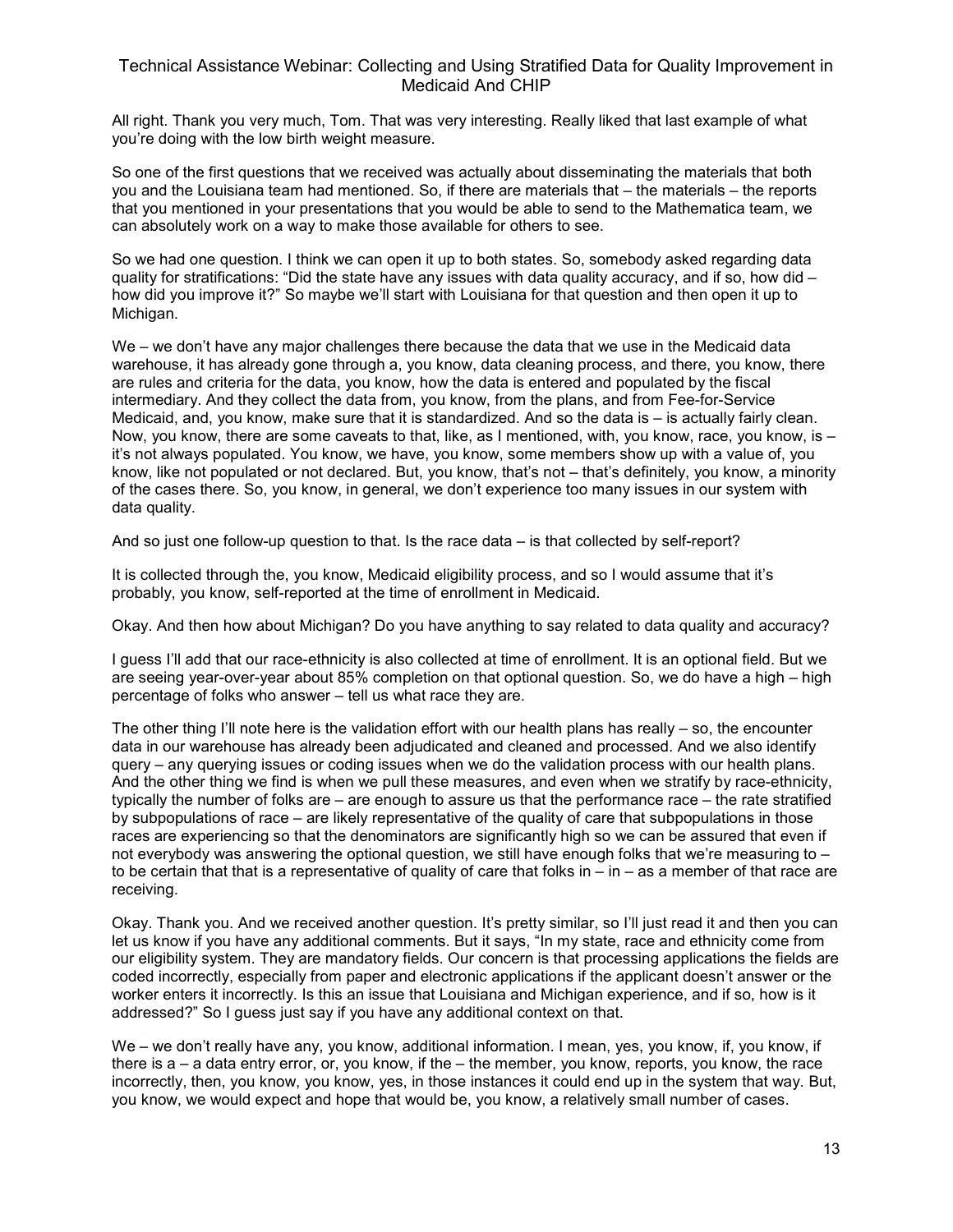And this is Michigan. I think from our perspective, you know, certainly when we started collecting quality measure data by race and ethnicity and starting to trend it, maybe the first year, two years, three years, you know, anomalies like this could be – could call it, maybe, into question. But after we've been trending it for now six, seven years, and the trends are consistent, and – and, again, the number of folks making up these rates is a large number, in some cases tens of thousands of people. You know, those types of issues, I guess we – we concern ourselves less with small, minute potential issues like that because of the trends over time and because of the amount of people we're measuring.

Okay. Thank you both. Another question that's come in is whether or not the states have implemented any quality initiatives to address quality disparities they found, and if not, if they have any plans to do so. So, I think you might have both touched on this a little bit, but do you have any more information on quality initiatives that you've implemented relating to reducing disparities?

This is Louisiana. We don't really have any other additional information.

So here in Michigan we have, as I said, a capitation withhold that's one percent of capitation that we set aside for performance improvement. And a portion of that capitation withhold is reserved for improving on a – a health equity measure, actually two health equity measures for each health plan. So each health plan is assigned a health equity – two health equity measures there. HEDIS-specified measures. And their – their performance is calculated out of our warehouse and is trended year-over-year to determine whether a significant change, a reduction, in the racial disparity was achieved.

In addition, we use the auto assignment algorithm to incentivize health plans to perform well on access to care, particularly for African-American populations in the city of Detroit region, and rewarding with increased assignment in that region based on their performance there.

Okay. This question's for Eddy from Louisiana. The question is, "How do you define rural?"

It's defined at the – the county level, or, you know, which in Louisiana is parish. And it's in the, you know, there are certain counties that are – you know, defined as rural, you know, versus urban. And so – so that's how we do it is at the county level.

Okay. Thank you for that. Another person is asking if both states are having their EQRO validate the rates before submitting.

(Inaudible)

Alli, this –

Go ahead.

Are you saying submitted to MACPro?

I believe so. I think that's what the question is.

Yeah. So, all – all HEDIS measures undergo a HEDIS audit relative to the health plan, so those are audited rates. I believe for several years the EQR here in Michigan was looking at a subset of some of the Core Set measures.

And this is Larry in Louisiana. I believe that would be outside the scope of the EQRO for Louisiana, but, Kolynda, if you want to speak to that.

Yes, I could speak to that. Yes, that's outside the scope of our EQRO to validate rates for MACPro. So our current EQRO does not perform that action. But, again, our HEDIS rates are validated and – by our EQRO. But not those that's entered into MACPro. That's outside their scope.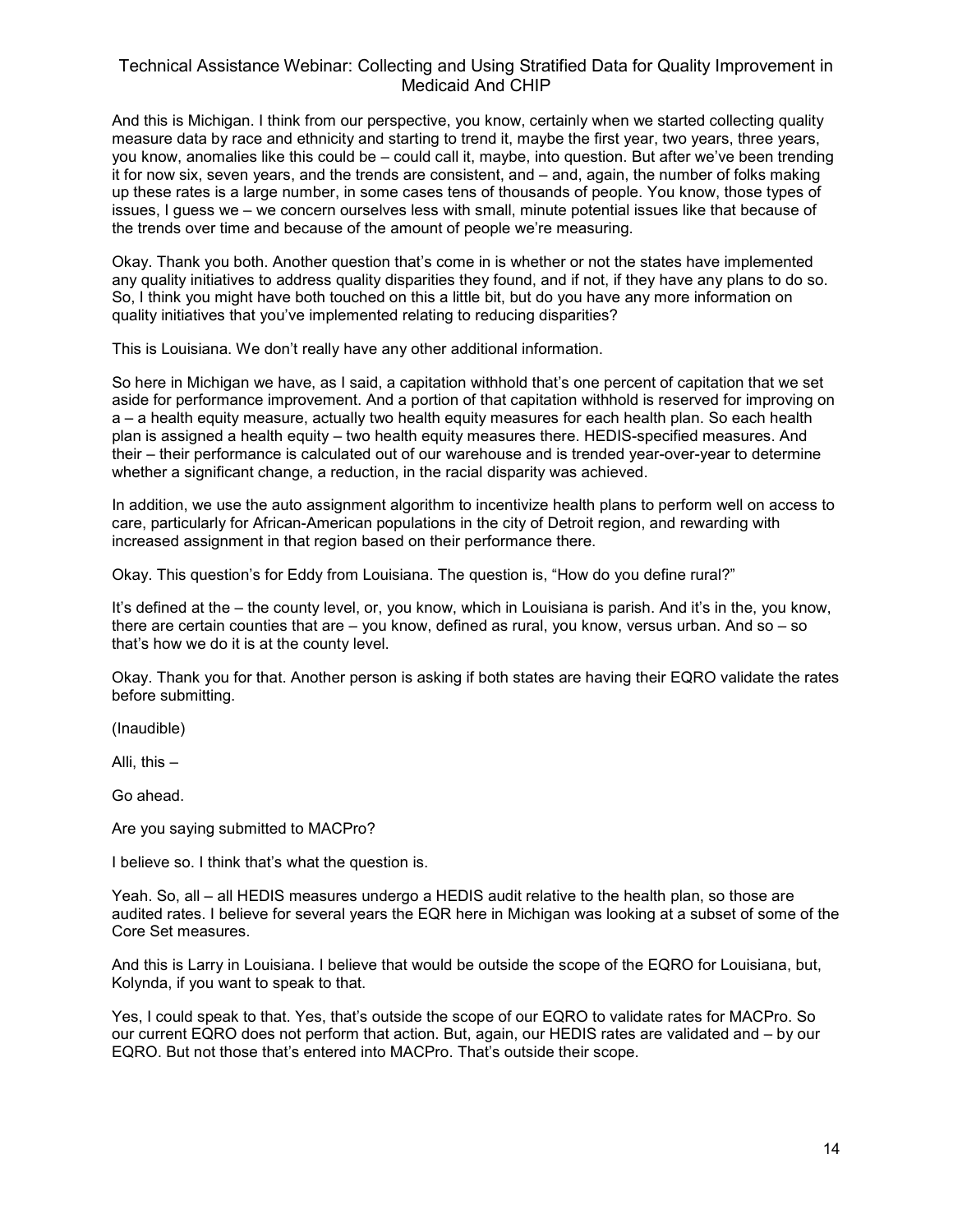And I will add that – this is Eddy – that, you know, we do, you know, a validation process on – on measures that we report, you know, here at the University of Louisiana. So – so, you know, we do that on all the measures.

All right. We probably have time for one or two more questions, so please feel free to send things to the Chat – the Chat box, or you can also raise your hand by pressing five star.

Looks like we have two more questions, so maybe I'll ask them at the same time and then each of the states can respond.

So the first question is whether the states have any advice for getting stratifying rates on the priority list for your state leadership. So basically like how to direct resources to this and make the argument for that.

And then the second question was about if your state has any advice on how you identified measures to report stratified data.

So, the first question is how to get it on the priority list, and the second question is how did you go about selecting measures.

This is Michigan. And while I wasn't here when this was done, I've heard the story. And the initial measures for the Medicaid Health Equity Report were chosen in collaboration with the Medicaid health plans. So there was a considerable amount of conversation, both between the Quality Improvement area and the 11 Medicaid – or I think at that time there were more – but Medicaid health plans as well as coordination with leadership to make sure that the measures selected to begin this report would be a good set to start with. That represented sort of the domains of care, so to speak, across the Medicaid population. So, it was a collaboratively-designed, I'd say, set of priorities that weren't just vetted through Medicaid leadership but also leadership at our managed care organizations.

Kolynda, do you want to take this one or would you like for us to  $-$ 

No, I could go ahead and speak to it. So, if we're talking about links to some of the projects or public reports that we were discussing earlier as well as the approach that we took to identify those measures for stratification, one of the activities that we performed this year was a stakeholder engagement activity where – where we conducted regional town halls, or regional forums to receive public feedback to identify measures that would be in our current performance – well, our future performance measure set as well as measures that can be stratified. Also, we have a partnership with our Chief Medical Officer who works for the Louisiana State University Health Sciences Center. With him, as well as at the time we had a maternal health expert – in-house expert – and she also – both of those individuals were helpful and have been identifying measures that could be used for stratification to reduce health disparities.

I just wanted to kind of go back regarding the link. We do have our prematurity performance improvement project report. Those final reports are posted on our public website, and they – and you all could review those regarding some of the measures, some of the data regarding the stratification on race. They have that information included in those reports.

I would like to mention one of the aspects – one of the new things that our EQRO has done for us in regard to health disparities is that they conducted a health disparities survey on our behalf of our managed care health plans.

So, those are some of the activities that we've done this year in regards to health disparities and stratification of data.

All right. Well, I think, in the interests of time, I think we'll move on at this time, but I wanted to say a huge thank you to the state representatives. It's really valuable to hear your perspective on these calls. So, we really appreciate you taking the time to present today. Both presentations were really interesting and helpful.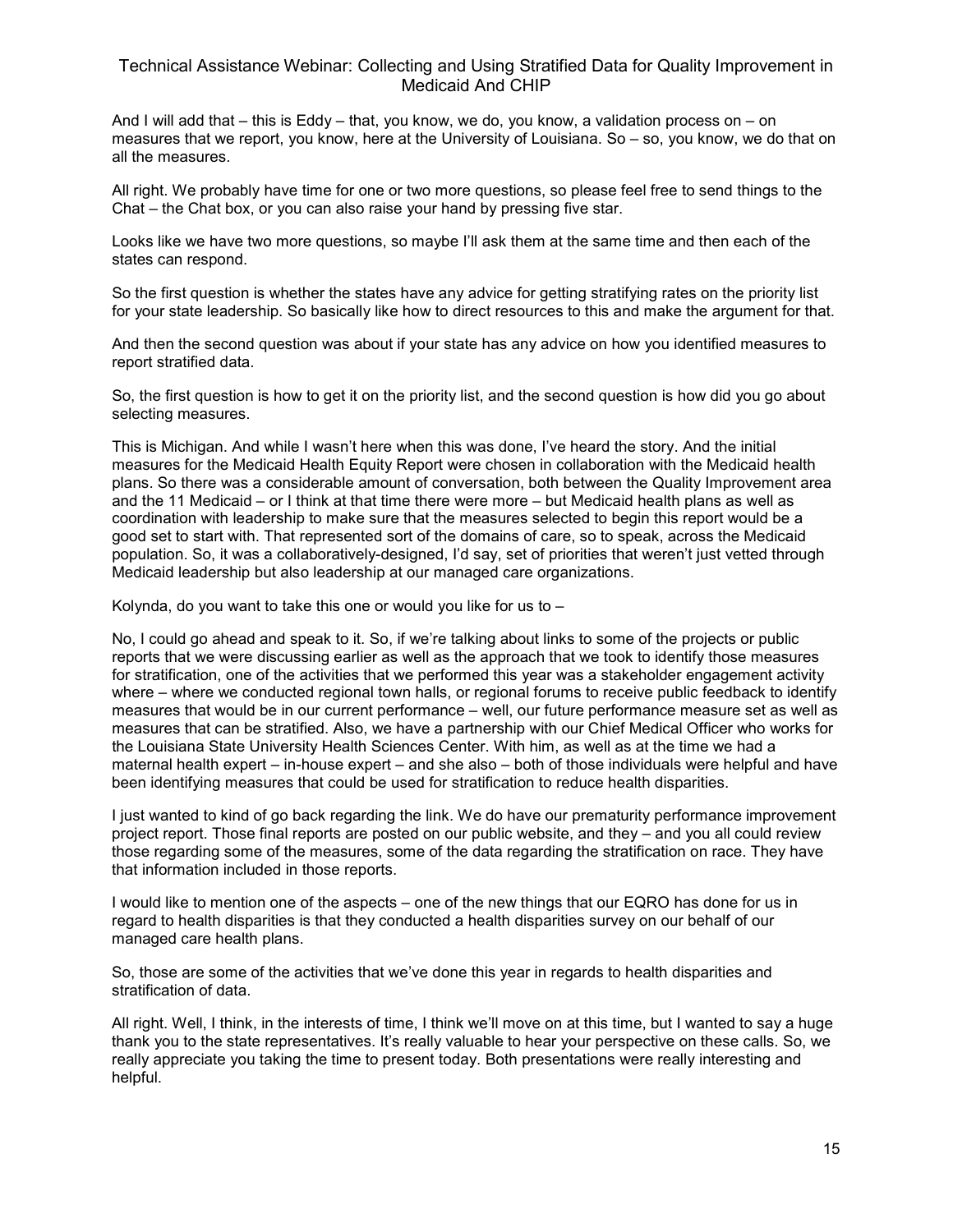So, let's go to the next slide please. I'm just going to present over the next few slides a review of the process for reporting stratified rates in MACPro. So, go to the next slide, please.

So, for each Core Set measure there is an option to report stratified data in MACPro by the categories shown here on this slide and on the next slide. And so for each category, states have the option to add subcategories in addition to the ones shown on the screen. So go to the next slide. So that's the rest of the categories. And then the next slide, please.

And so for each measure you can navigate to the section at the bottom called Optional Measure Stratification. You can then select which stratification categories and subcategories you would like to report. And then this includes the option to add additional categories.

And for each subcategory, MACPro will display the rate, numerator, and denominator, as well as the rate definition that was used above in the aggregate section.

So, next slide, please.

For future reporting years, MACPro will be updated to align with the Department of Health and Human Service data collection standards. So this means that additional race and ethnicity subcategories will – will be added, and so those categories are shown here on this screen. And those will be added as options. But just a reminder that currently you could add any of these subcategories under the optional additional section.

So, next slide, please.

Okay. We'll just take one more moment to pause for any questions that haven't been answered yet. Again, feel free to send questions to the Q&A box.

All right. Well, seeing as there are no questions, we'll keep moving.

So I'm going to quickly walk through a few Technical Assistance resources for FFY 2019 Core Set reporting. And these are more general Technical Assistance resources, but I just wanted to remind you about all of the other resources presented earlier in Shondelle's slides that will be more specific to collecting stratified data and also reducing disparities.

So, next slide, please.

The Measure List for the 2019 Core Sets are posted on [https://www.medicaid.gov/,](https://www.medicaid.gov/) along with the technical specifications for calculating the measures. And a summary of updates to the specifications from 2018.

The Data Quality Checklist includes common data errors that states should look for when reporting Core Set data.

And the Measurement Period Table specifies the measurement period for each measure according to the Core Set specifications.

So each of these resources, along with some other additional resources, are listed in the Appendix. You can find the hyperlinks there.

And I also wanted to mention that the recording from today's webinar will be available, as well as the slides, on Medicaid.gov, so you can look for it on the main Child and Adult Core Set pages which are linked in the appendix.

Next slide, please.

Additionally, we wanted to mention that there is going to be a webinar on reporting in MACPro held in September, so keep an eye out for an invitation to that webinar.